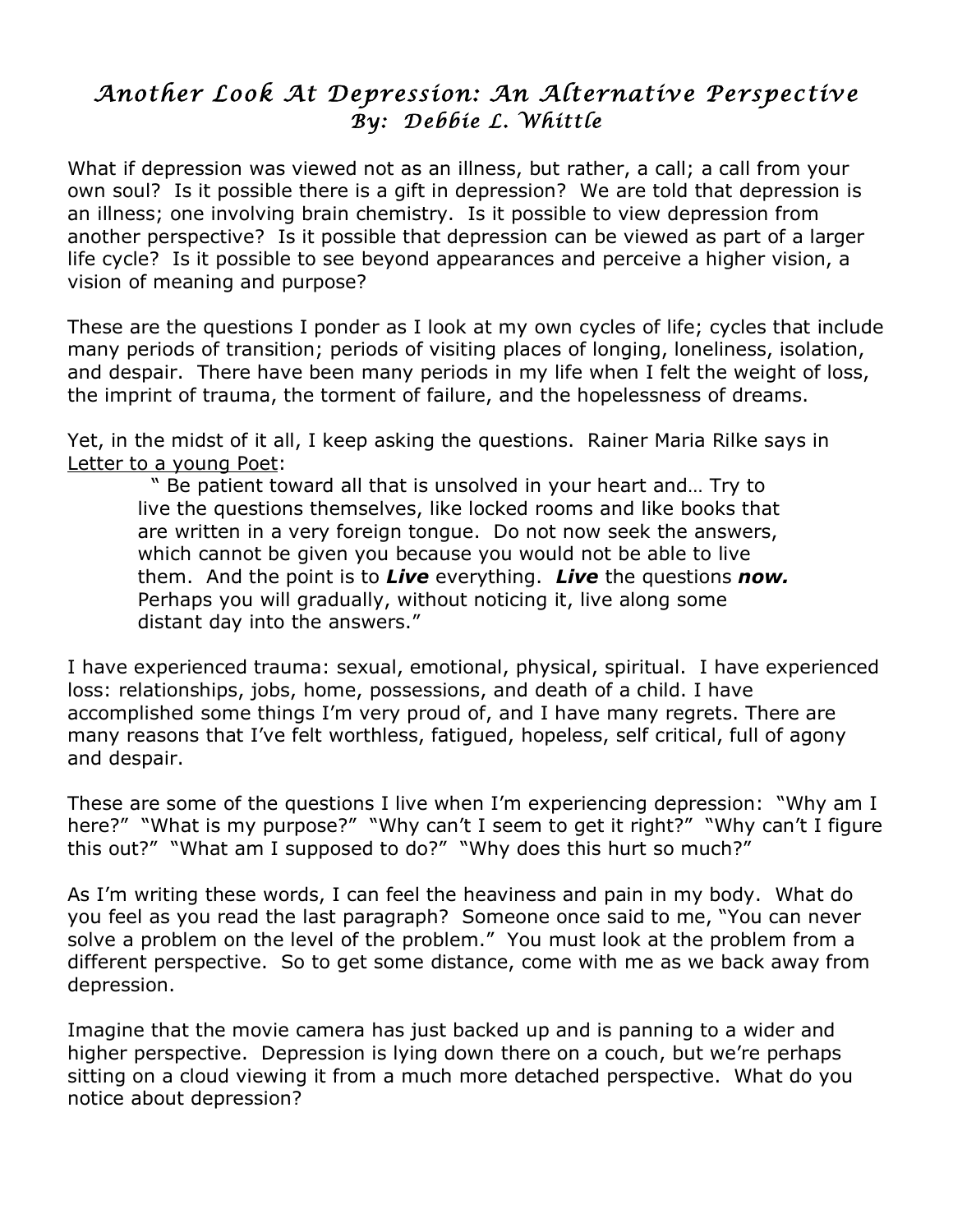Here is what I notice about depression in my life:

- I notice there are a lot of things about life in general, and my life in particular, that are depressing.
- I notice that depression really stops me.
- I notice that depression seems to be part of a cycle for me.
- I notice that as long as I judge and criticize myself and fight this experience, the experience of depression expands and my pain increases.
- I notice that my breathing is tight and shallow, like I'm holding my breath.
- I notice I'm really scared.
- I notice I'm trying to make myself do something and the words "I can't" keep coming up.
- I notice I feel really sad.
- I notice I feel really angry.
- I notice I feel really alone.
- I notice I feel really unacceptable.
- I notice I feel like a failure.
- I notice that I'm beating myself up because I should know better, and I should be able to just "choose" to be happy.
- I notice that as I watch myself, my heart opens and I feel compassion for the pain I'm in.
- I notice that as I begin to feel compassion for myself, my being eases up a little.
- I notice that as my being eases a little, my breath deepens.
- I notice that as I breather in a deeper, slower rhythm, my body begins to relax and open a little.
- I notice that as I tell myself it's ok to be here and it's ok to do nothing, it's ok to just be who I am in this moment, begin to cry.
- I notice they are tears of release and acceptance.
- I notice there is a small voice inside saying, "Are you sure it's ok to just be like this. It doesn't feel ok. It hurts. And I feel so frustrated, and I feel so alone."
- I notice that I can respond to myself, "Yes, dear one, it is absolutely ok. I know it hurts, and I know you're scared, and I will sit here with you. I will be with you, as long as it takes."
- I notice that I can tell myself all the things I wish someone would say to me.
- I notice I can be with myself in a way I've always wanted someone to be.
- I notice that I feel loving toward myself even though I feel unlovable.
- I notice I feel calmer.

What we have witnessed here is the magic of perspective. We experienced moving to a different level from the problem. When we move to a different level or perspective, we move out of the experience. This gives us the ability to observe the experience rather than be caught in the emotion of the experience. When we become the observer, there is an opportunity to gain clarity and understanding.

With distance, it is also easier to access our own compassion. Whatever our experience, our ability to be compassionate with ourselves increases our ability to accept ourselves, wherever we are. I find this to be one of my greatest challenges: to accept myself as a fallible human being living in a world full of misery.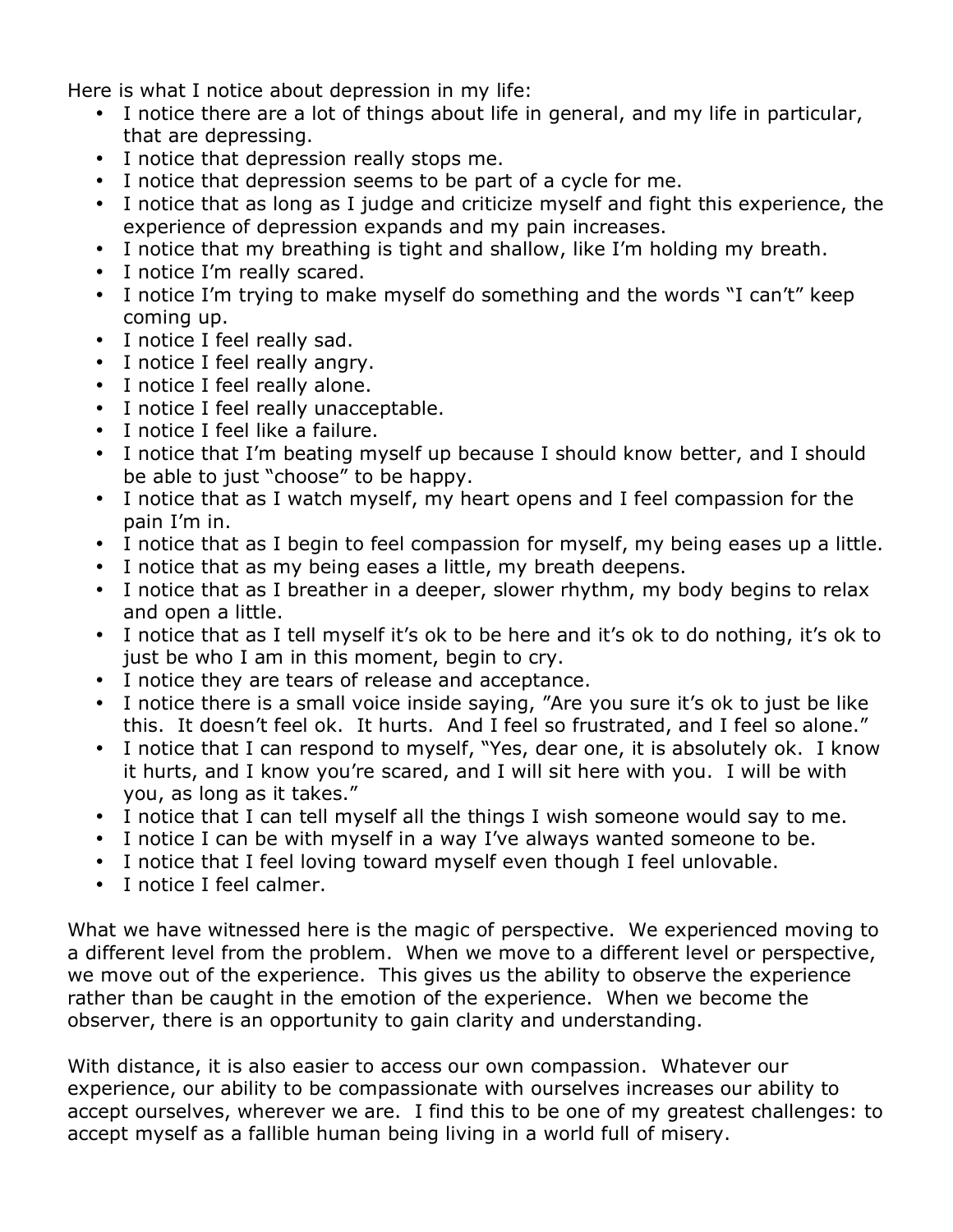We live in a world which conditions us to believe that we're all separate, that we have to find "our place" of belonging and worth, and that life is hard and full of pain. We are taught what to believe, how to act, and what to think in order to fit in. In order to fit in, we have come to believe that much of what we feel, think, and do is unacceptable and to deny what is original, spontaneous, and natural in us.

So we have an experience of being unacceptable, of being rejected, of not fitting in. What we want more than anything else is a place of belonging. Yet, we feel a supreme sense of unworthiness. We keep getting the message if we try hard enough we will be happy. So we try harder. We try to be acceptable. We try to do it right. We deny what we know, what we feel, what we believe, and what we want. Until we are so confused we have no idea who we are, or what we want. We just know we are miserable. Such is the cycle of despair. Does any of this sound familiar? Depressing isn't it?

And herein is the crux of depression, and all "mental illness." We are told the "truth" is one thing, and yet, we sense something very different is true. Somewhere deep inside, something is stirring. Something wants out. Something whispers to us at night, telling us there is something we are not seeing, something we are not remembering. We feel a vague something, unnamable, gnawing at us. We try covering it up with food, activity, work, sex, recreational drugs and alcohol, or pharmaceutical drugs. We think it is pain. And to be sure, there is pain there. But this is something even deeper that will not be denied. **This is the call of our very own soul**. That call is being denied all around us. And that drives us crazy!

And here is the gift of depression: depression stops us long enough to provide an opportunity to listen. Consider this: What would happen if instead of fighting depression we accepted the opportunity to stop awhile and listen beneath the pain? Is it possible that our own soul would begin to talk to us? Is it possible we would learn the truth of our essential being?

Is it possible that the death wish we feel, is about something more than desperately wanting the pain to end? Is it possible that the death wish we experience is the desire for the death of all that is false in us? Is it possible that the "job" of depression is to give us the opportunity to die and be reborn metaphorically?

In all of life there is a birth-death-rebirth cycle. We see that most clearly in the passage of the seasons through a calendar year. As humans, we are terrified of death because our only sense of rebirth is a vague religious notion of a life in the hereafter…if we earn it.

What if we began to honor the birth-death-rebirth cycle as it manifests through our many transitions during our lifetime? Depression is an opportunity to honor the death of who we have known ourselves to be. I wonder if this metaphor of birth- deathrebirth were honored, would we still have a strong desire to kill ourselves to relieve our suffering?